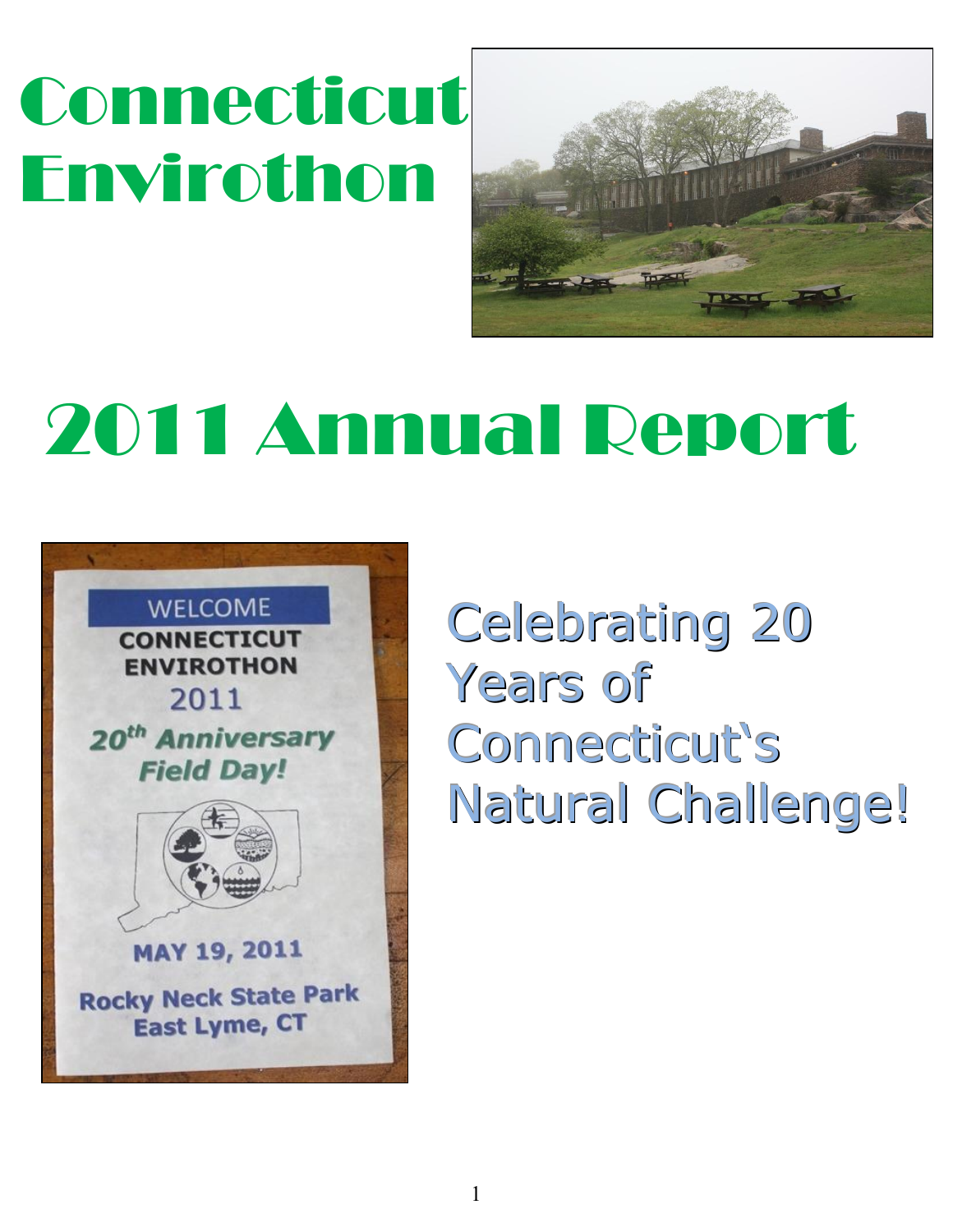#### **Mission:**

The mission of the Envirothon is to promote environmental awareness, knowledge, and active personal stewardship among high school students through educational workshops and team competition. As part of the North American Envirothon program, the Connecticut Envirothon program began in 1992. The 2010-2011 year marked the  $20<sup>th</sup>$ year of offering the event to Connecticut high school students.

#### **Steering Committee:**

The Connecticut Envirothon Program is guided by a volunteer Steering Committee. This group consists of natural resource professionals from various federal, state and local agencies, and private environmental groups. There are monthly committee meetings and some of these meetings are held via conference call in an effort to reduce greenhouse gas emissions released due to member travel to meeting locations.

Teams are formed by members of the Steering Committee for each of the Envirothon stations. These experts plan the curriculum and training workshops for each of the main subject areas. These station teams also prepare and administer the station exams on the day of the competition in May.

In addition to the main steering committee, there is an advisory committee that provides support and guidance to the program primarily through correspondence, financial support, and working at the competitive event and workshops. The advisory group can also take on new tasks at the request of the steering committee group. This advisory assistance was the case in the \$20 for 20 years fundraising campaign this year, which raised several hundred dollars for the CT Envirothon program.

#### **Registration:**

Registration announcements are sent out to all CT schools by the end of August. Schools were encouraged to submit the registration form and entry fee of \$50.00. There are need based scholarships available for registration.

For the 2011 program year 43 schools registered to receive study materials, participate in the workshops and attend the field event. This list of schools included 12 new school registrations that participated at various levels throughout the academic year.

#### **Study Materials:**

All essential curriculum materials have been posted on the CT Envirothon website [www.ctenvirothon.org](http://www.ctenvirothon.org/) , with each station team maintaining and updating their materials list through the webmaster. Materials provided from the stations range from journal articles to fact sheets, from weblinks to powerpoint files, and of course examples of exam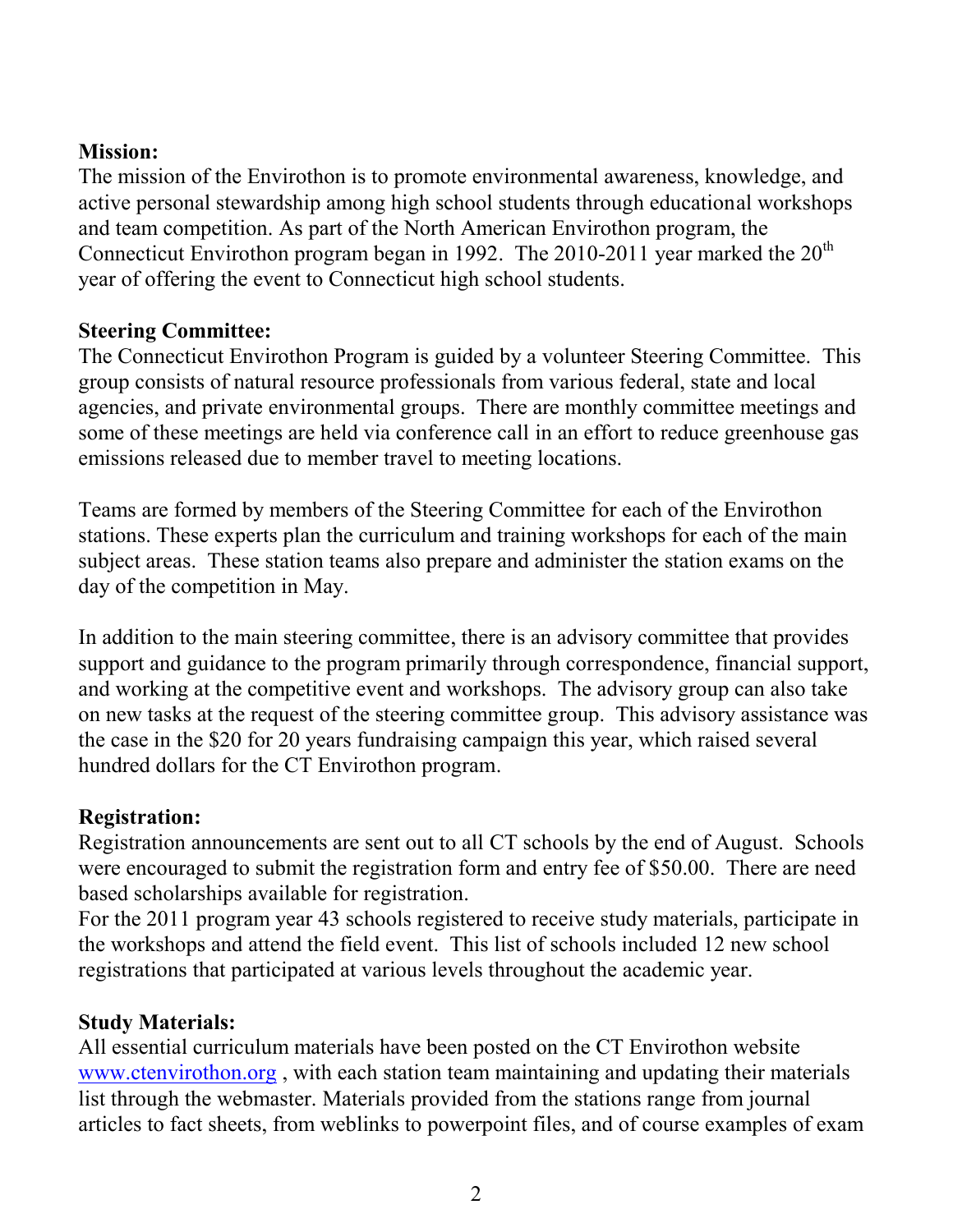questions and other study guides. Programs from other states have linked their station pages to the Connecticut station pages and lists of resources to assist their teams in preparation. This fact alone is testament to the strength of the materials provided by the CT Envirothon Steering Committee members.

#### **New Station signs:**

This year each of the stations received new signs for use at their workshops and during the competitive event. The signs were designed by new steering committee member Jillian Baker of the Connecticut Department of Energy and Environmental Protection (CT DEEP). The effort was undertaken to modernize the station sign images and graphics.



#### **Workshops:**

The 2011 program included a comprehensive series of educational workshops for students and teachers of the Connecticut Envirothon. Five Saturday workshops covering the topic areas and teacher orientation were held during the academic year to supplement the study materials provided online. Offering these workshops to the participants is a unique component for the CT program as many programs offer no formal training schedules. These workshops are a great opportunity for the high school students to interact with the environmental professionals and learn not only the program materials but discuss career and college opportunities.

Teacher Workshop, MDC Training Facility, Hartford: (9/21/2010) This session is an evening workshop that presented a program overview for each of the participating school advisors. Each of the station teams gave a presentation of their materials and highlighted anything new for the 2010-2011 academic year. All of the attending teachers enjoyed a buffet dinner and new advisors connected with veterans for assistance and pointers on

running a successful Envirothon team.

Wildlife Workshop, Session Woods WMA, Burlington: (3/5/2011) The wildlife workshop consisted of presentations from scientists, a scavenger hunt (quiz) of displays at the center, numerous table displays and a field component. Presenters hailed from several different agencies and entities from across Connecticut. A total of 187

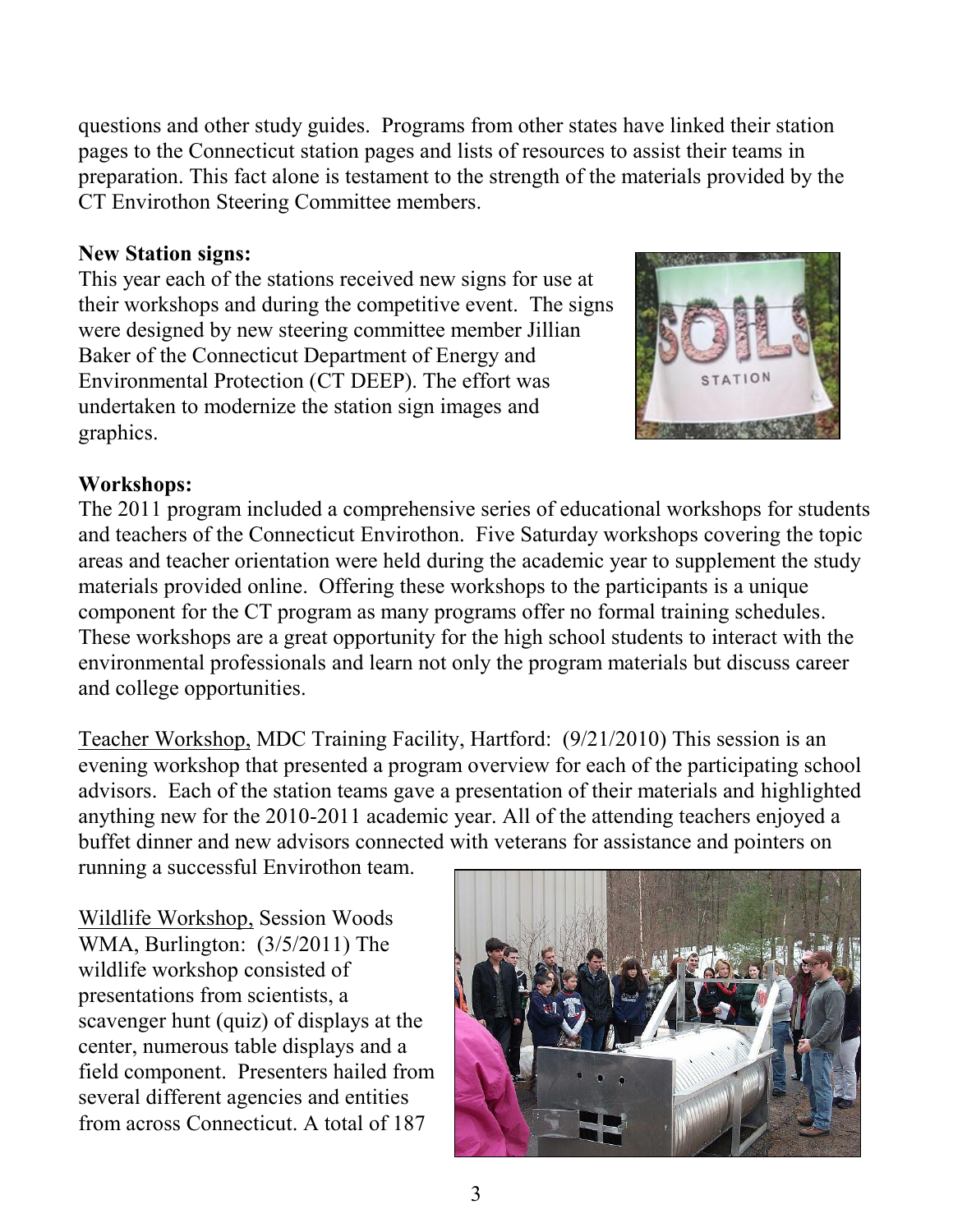attendees were at Sessions Woods for the event, making this the largest CT Envirothon workshop to date!

Aquatics Workshop, Conn College, New London (2/12/2011) The Aquatics section was set up with multiple sessions occurring concurrently in separate breakout rooms. Dr. Steven Loomis gave a brief introduction to the programs available at the College while the teams enjoyed a continental breakfast. Freshwater and marine invertebrates, habitat restoration, and development impacts were highlighted in some of the breakout sessions. Presenters were from CT DEEP, CAES, Yale, UCONN, Project O, Save the Sound, and NMFS. Over 165 people attended the event in New London.

Forestry Workshop, Tolland Ag Center, Vernon(10/23/2010) The guest speaker was Tom Worthley, Assistant Extension Professor at UCONN. He gave a presentation titled "Forest Ecology and its Relation to Forest Management". Afterwards the participants proceeded outdoors to practice learning tree identification, tree measurements, identify different forest management practices. 137 people attended this event.





Soils Workshop, CT DEEP Marine HQ, Old Lyme(4/2/2011) All participating teams rotated through five main activities: Introduction to Soils (lecture), Introduction to Map Reading (DEP video), Soil Properties (hands on), Landscape Walk, and Tidal Marsh Soils (hands on, in the tidal marsh). The final activity was a chance for all students/advisors to take the "mock Envirothon test with "real" Envirothon questions. All workshop presenters, who were from USDA NRCS and UCONN, helped with any questions during the mock Envirothon activity and explained the answers to the exams. 120 students and advisors attended this event.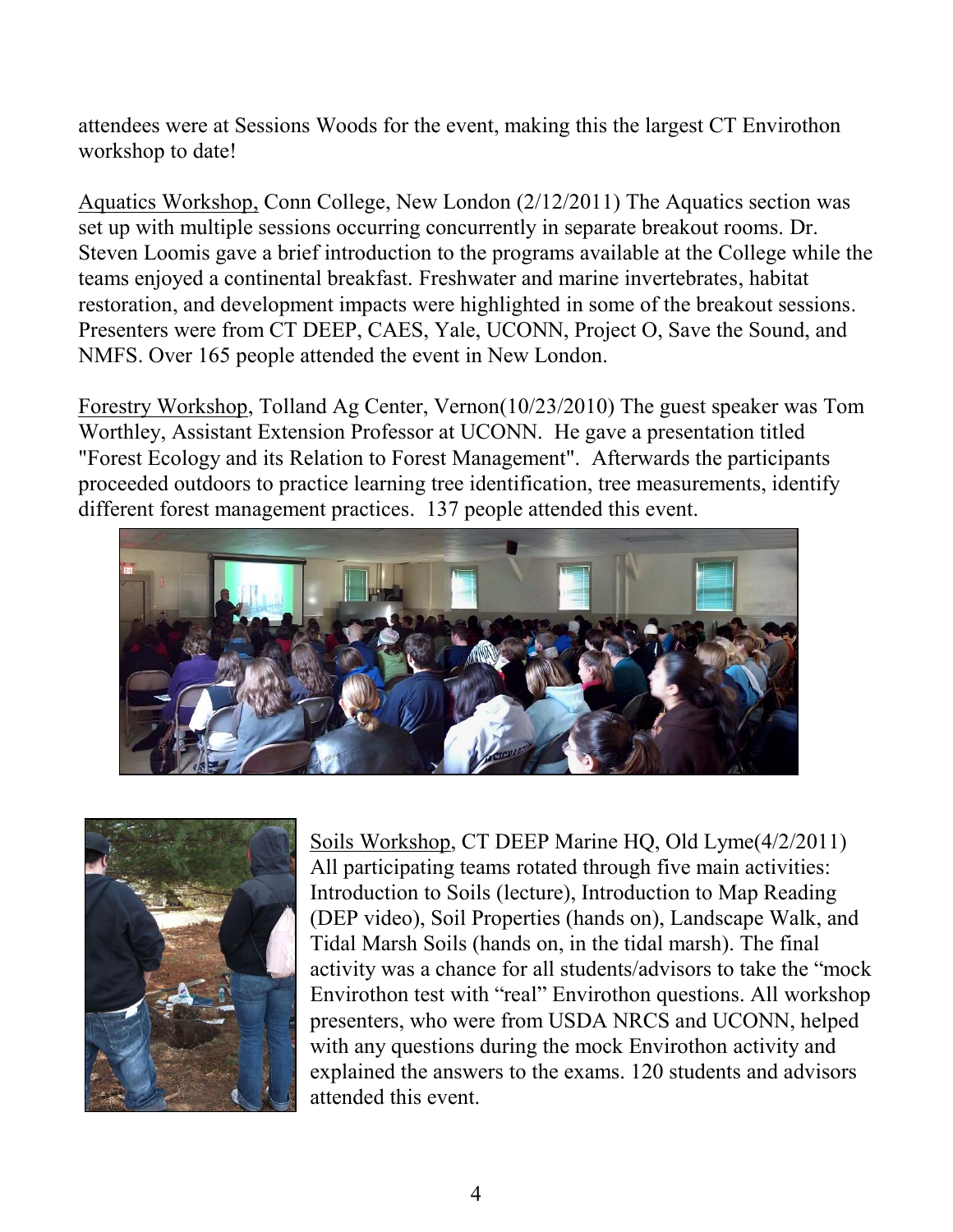Current Issue Workshop (Estuaries), UCONN Avery Point Campus, Groton(10/2/2010) The first student workshop of the year involved multiple classroom and field activities. Topics covered were algae identification, threats to Long Island Sound, and habitat restoration, plus a touch tank tour and a marsh walk with fish and water sampling activities. There was a brief lunch break between field/lab activities and the marsh walk for seining of LIS. Over 140 students and advisors attended this event.



#### **Field Event:**

(May 19, 2011) The full-day field event was held at Rocky Neck State Park in East Lyme. 36 schools and over 210 students participated at Rocky Neck. There were eight "wild card teams" comprised of alternates from participating schools that also competed to make a total of 44 teams participating at the testing stations. Participating advisors took part in a training session on LID implementation by Steven Trinkaus, PE.

The weather started off with light showers and a heavy downpour during the first rotation but cleared up for the remainder of the day. The students and station leaders persevered through the early weather and were in good spirits throughout the morning. Several Committee members watched the radar anxiously to be aware of any approaching thunderstorms in hopes of the heavy rain would hold off until completion of the exams.

Each of the stations featured a written exam for the student teams to complete in a collaborative manner. Each station included some hands-on component to their exam questions. Additionally, a written scenario dealing with estuaries and reducing NPS pollution, (in particular Nitrogen), was given to each school a month prior to the field event. Each team was required to devise an oral presentation to deliver to a panel of judges during the rotation through the testing stations. The current issue oral scenario allowed for a fifteen-minute presentation and a ten-minute question and answer period.

After the competition, all participants and volunteers enjoyed a BBQ luncheon in the pavilion due to the arrival of rain showers that had held off until the testing rotations were complete for the day. Kristen Ponak and Kim Bradley conducted a raffle of several donated items for the students while the exam scores

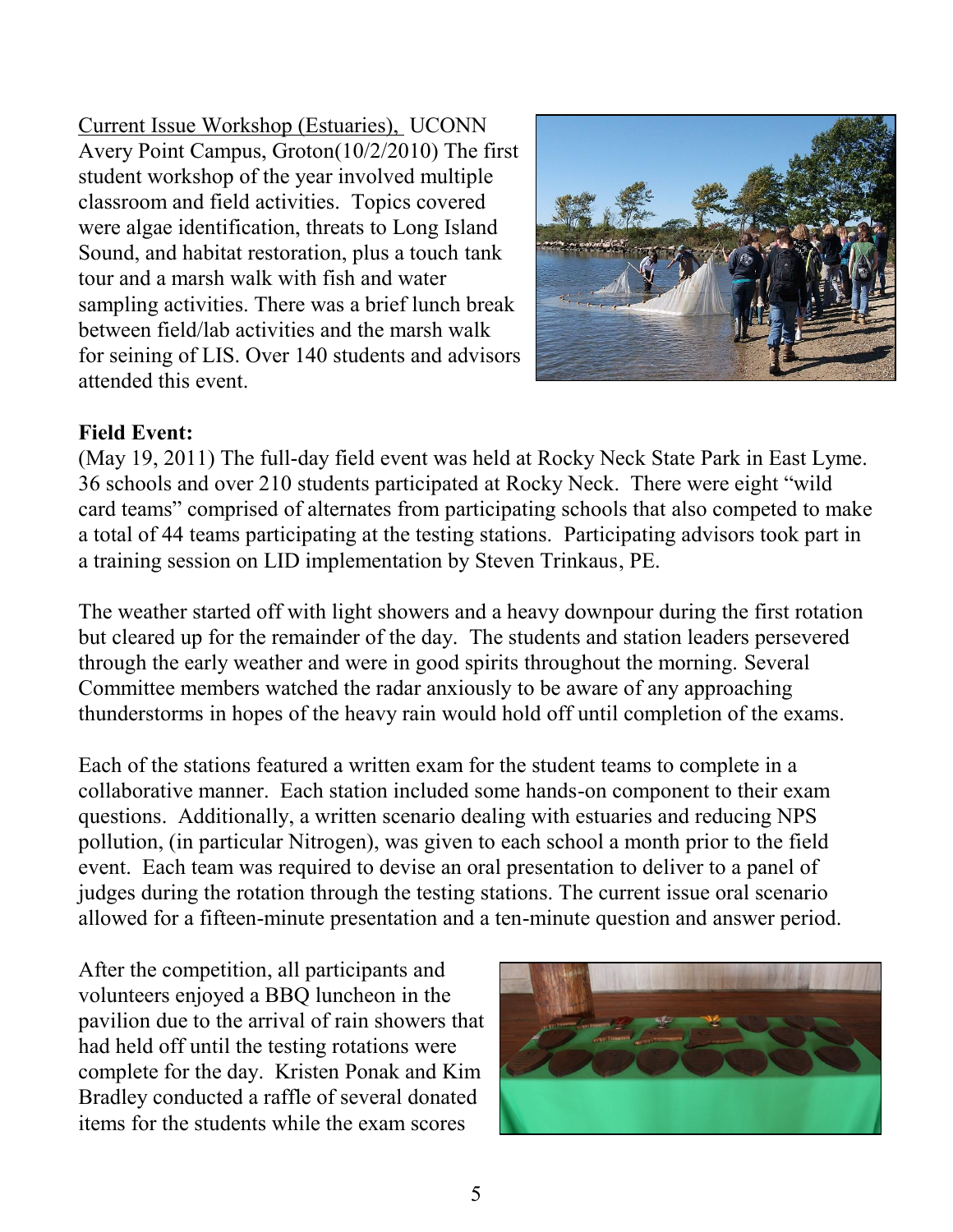were being tabulated for final tallies. Students could also view a display of t-shirts from each of the previous 20 CT Envirothons as they awaited their scores.

Another highlight to celebrate the  $20<sup>th</sup>$  CT Envirothon was the presentation of station themed desserts towards the end of the lunch portion of the day. Each station team created a dessert that focused on a component of the station.



The results of the field competition were Housatonic Valley Agri-science High School in first place, Housatonic Valley High School in second place, and Litchfield High School in third place. Housatonic Valley Agri-Sci went on to represent Connecticut at the Canon Envirothon in New Brunswick, Canada in August.

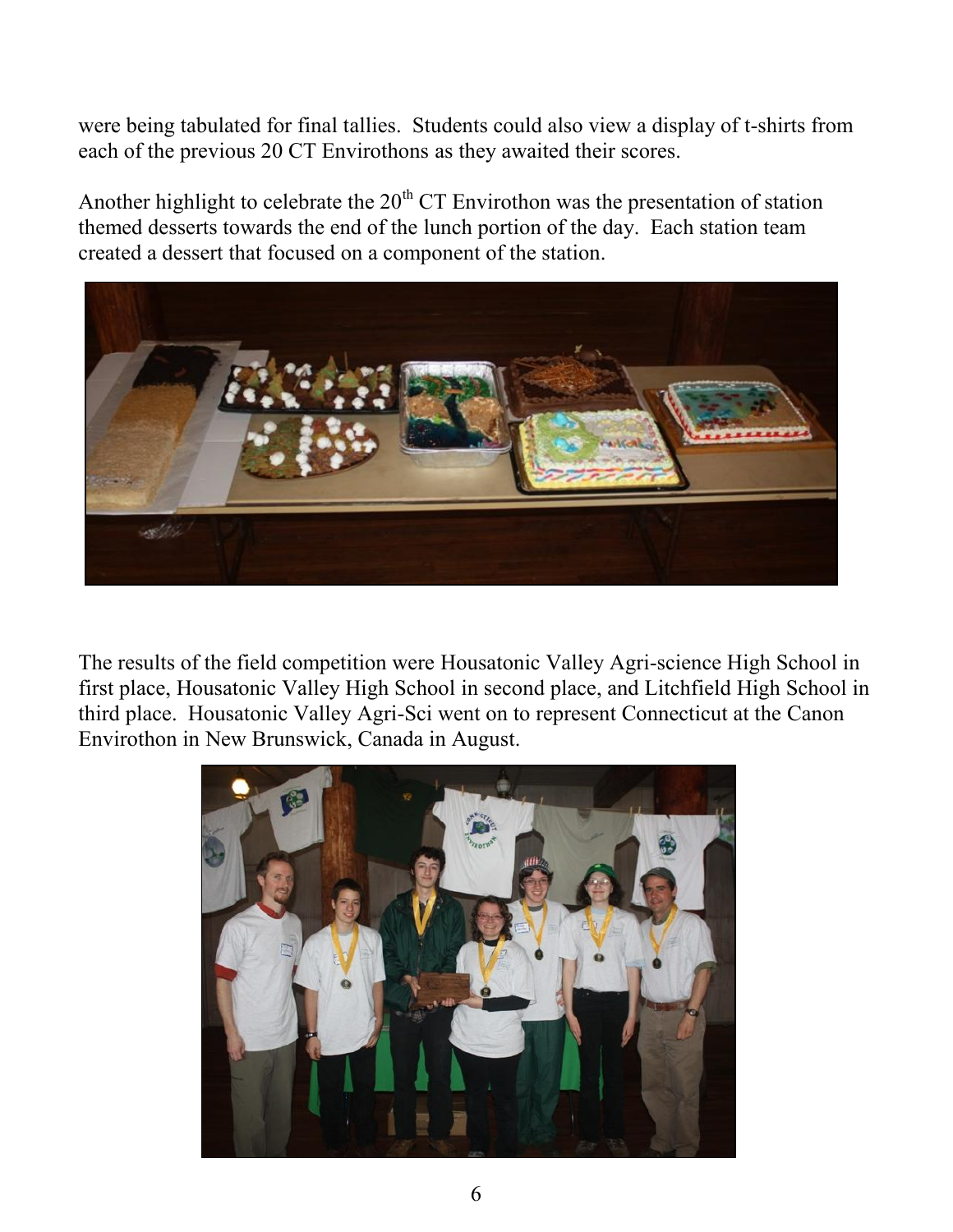#### **National Event and National Steering Committee:**

The National Envirothon was held at Mt Allison University in New Brunswick, Canada. Fifty three student teams participated in the 24th annual National Envirothon from 45 states, eight Canadian provinces, and two territories. The Connecticut team from Housatonic Valley Agri-Sci High School ably represented the state in the five-day competition that included five-written station tests, and an oral presentation based on an environmental problem solving exercise. The CT team finished in the top five to move onto the finals for one more round of presentations. After tallying the final scoring, Housatonic Agri-Sci finished  $5<sup>th</sup>$  overall and received \$7500 in scholarship monies for the participating students.

#### **Financial Report:**

The Connecticut Envirothon program was financed through donations from private corporations and public organizations. Donations were used to purchase materials for study notebooks and workshops; T-shirts for the field day; food and refreshments for the field day and workshops; membership and registration to the National Envirothon; travel to the national competition and annual national meeting.

We would like to thank the following organizations and individuals who contributed donations to the 2011 Connecticut Envirothon program:

| -Hamilton Sundstrand                    | -Connecticut Water Company        |
|-----------------------------------------|-----------------------------------|
| -Society of Soil Scientists of Southern | -Canon USA                        |
| New England                             | -GEI Consultants Inc.             |
| -Southern New England Chapter of the    | -Connecticut Chapter and American |
| Soil and Water Conservation Society     | Foresters                         |
| -Connecticut Council on Soil and Water  | -American Tree Farm System        |
| Conservation                            |                                   |

The following organizations contributed in-kind services, time and materials to the Connecticut Envirothon Program:

Connecticut's Five Soil and Water Conservation Districts Connecticut Department of Energy and Environmental Protection Connecticut Association of Conservation Districts Connecticut Council on Soil and Water Conservation USDA Forest Service USDA Natural Resources Conservation Service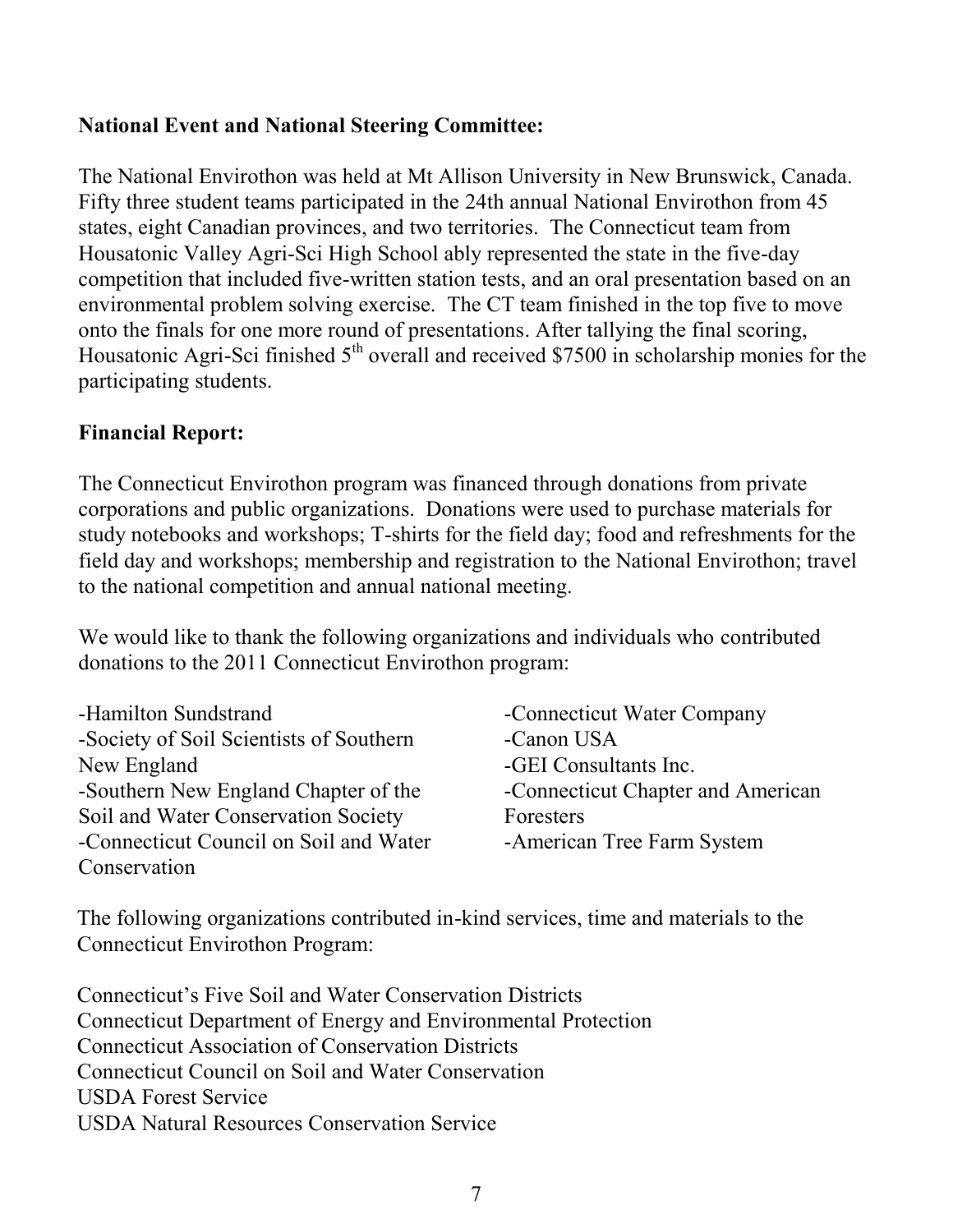UConn Cooperative Extension System University of Connecticut The Connecticut Agricultural Experiment Station The Metropolitan District Commission Kings Mark Resource Conservation and Development National Marine Fisheries Service Project Oceanology The Southern New England Society of Soil Scientists Society of American Foresters Sessions Woods Wildlife Management Area The Country Butcher Connecticut Water Co. Manchester Community College Town of Greenwich Town of South Windsor Yale Peabody Museum

A proposed budget for 2011 was developed and approved by the Steering Committee at the beginning of the academic year. Both the proposed budget and actual expenditures are included on the following pages.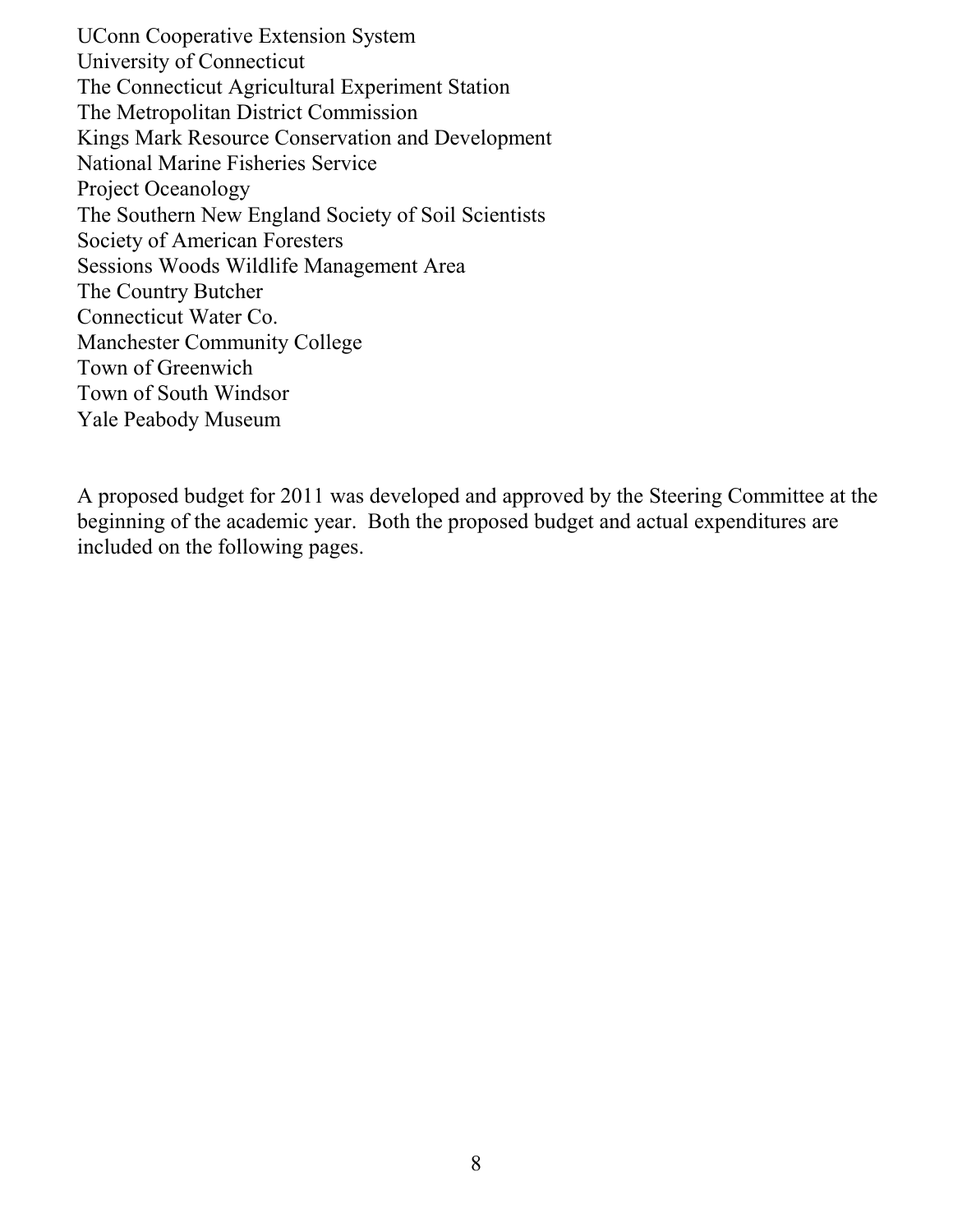# **2010-2011 Connecticut Envirothon Steering Committee**

| <b>Al Levere</b>            |                   | <b>CT DEEP</b>                      |
|-----------------------------|-------------------|-------------------------------------|
| <b>Jean Cronauer</b>        |                   | <b>Northwest Cons. District</b>     |
| <b>Pam Huntley</b>          | <b>Treasurer</b>  | <b>USDA-Forest Service</b>          |
| <b>Candace Bartholomew</b>  |                   | <b>UConn Coop Extension</b>         |
| <b>Margie Faber</b>         |                   | <b>USDA-NRCS</b>                    |
| <b>Ann Hadley</b>           |                   | <b>MCC</b>                          |
| <b>Pete Picone</b>          | <b>Vice Chair</b> | <b>CT DEEP</b>                      |
| <b>Denise Savageau</b>      |                   | <b>Southwest Cons. District</b>     |
| <b>Chris Sullivan</b>       | Chair             | <b>CT DEEP</b>                      |
| <b>Rob Rocks</b>            |                   | <b>CT DEEP</b>                      |
| <b>Sean Hayden</b>          | <b>Secretary</b>  | <b>Northwest Cons District</b>      |
| <b>Jeff Folger</b>          |                   | <b>North Central Cons. District</b> |
| <b>Barb Kelly</b>           | Prog. Asst.       | <b>North Central Cons. District</b> |
| <b>Carol Youell</b>         |                   | <b>MDC</b>                          |
| Laura Rogers-Castro         |                   | <b>CT DEEP</b>                      |
| <b>Lisa Krall</b>           |                   | <b>USDA-NRCS</b>                    |
| <b>Erica Larner</b>         |                   | <b>CT River Coastal Cons.</b>       |
|                             |                   | <b>District</b>                     |
| <b>Jean Pillo</b>           |                   | <b>Eastern Cons. District</b>       |
| <b>Greg Watkins-Colwell</b> |                   | <b>Yale Peabody Museum</b>          |
| <b>Pat Young</b>            |                   | <b>National Park Service</b>        |
| <b>Chris Craig</b>          |                   | <b>Educator</b>                     |
| <b>Scot Frost</b>           |                   | <b>Hamilton Sundstrand</b>          |
| <b>Kim Bradley</b>          |                   | <b>GEI Consultants Inc.</b>         |
| <b>Kristen Ponak</b>        |                   | <b>GEI Consultants Inc.</b>         |
| <b>Cindy Guadino</b>        |                   | CT Water Co.                        |
| <b>Joanna Winkler</b>       |                   | <b>North Central Cons District</b>  |
| <b>Tony Mitchell</b>        |                   | <b>Envirothon Advisor - Retired</b> |
| <b>Jillian Baker</b>        |                   | <b>CT DEEP</b>                      |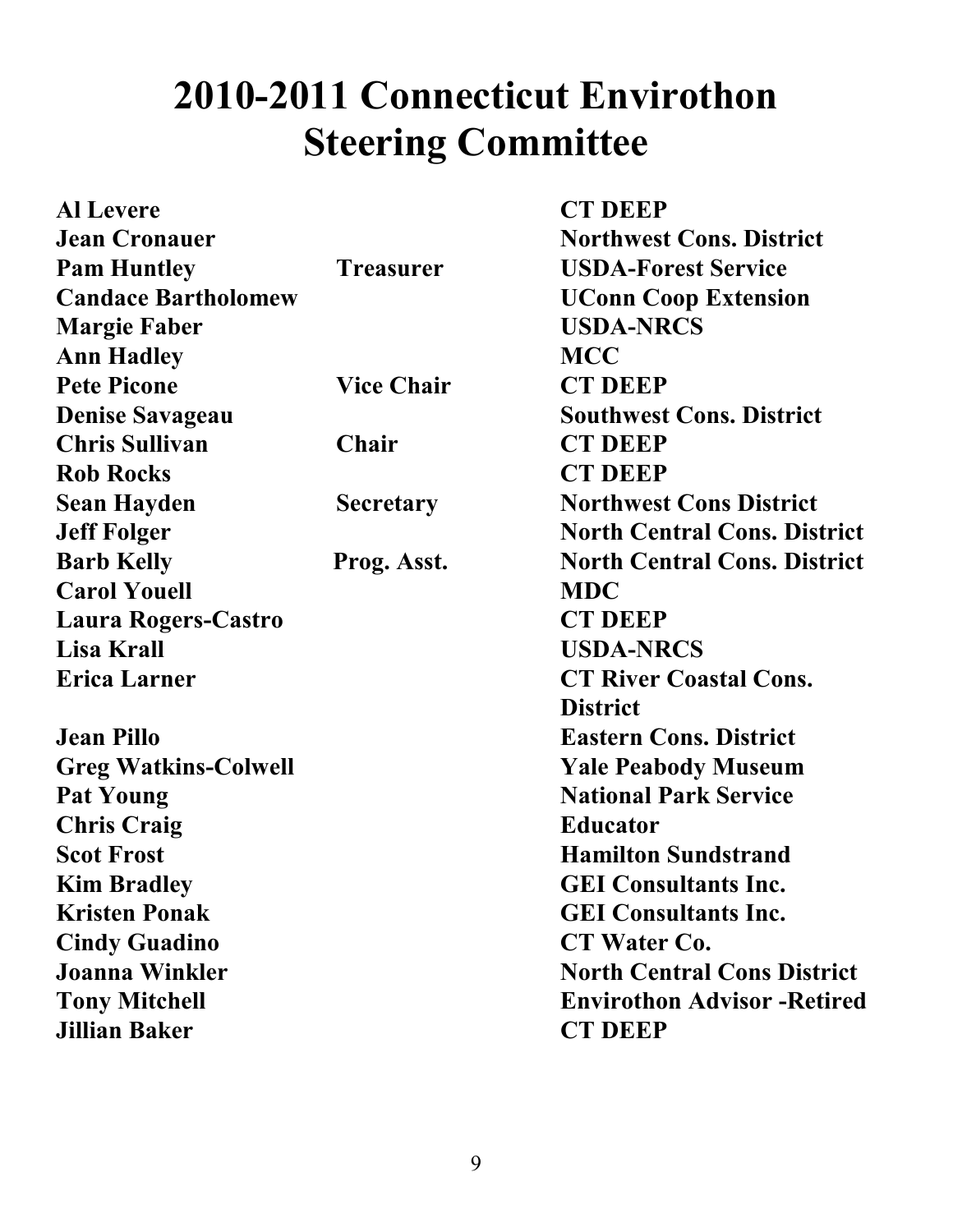# **2011 PARTICIPATING SCHOOLS**

| <b>Bacon Academy</b>                     | <b>Bolton High School</b>                                                  |
|------------------------------------------|----------------------------------------------------------------------------|
| <b>Central High School</b>               | <b>Chase Collegiate High School 1&amp;2</b>                                |
| <b>Common Ground High School 1&amp;2</b> | <b>Coginchaug Regional High School</b>                                     |
| Crosby High School 1&2                   | <b>Darien HS</b>                                                           |
| <b>E.O. Smith High School</b>            | <b>Farmington High School</b>                                              |
| <b>East Catholic High School</b>         | <b>East Lyme High School</b>                                               |
| <b>Forum Homeschool Team</b>             | <b>Glastonbury High School</b>                                             |
|                                          | Haddam-Killingworth High School 1&2 Housatonic Valley Agri-Sci High School |
| <b>Housatonic Valley Regional HS</b>     | <b>Lewis Mills High School</b>                                             |
| <b>Joel Barlow Regional HS</b>           | Litchfield High School 1&2                                                 |
| <b>Lyman Memorial HS</b>                 | <b>Marvelwood School</b>                                                   |
| <b>Middletown HS Vo-Ag</b>               | <b>Montville High School</b>                                               |
| <b>Nonnewaug High School 1&amp;2</b>     | <b>Northwestern Regional #7</b>                                            |
| <b>Norwich Free Academy</b>              | <b>RHAM HS</b>                                                             |
| <b>Rockville HS</b>                      | <b>Suffield Regional Agriscience</b>                                       |
| <b>Wamogo High School</b>                | <b>Xavier High School</b>                                                  |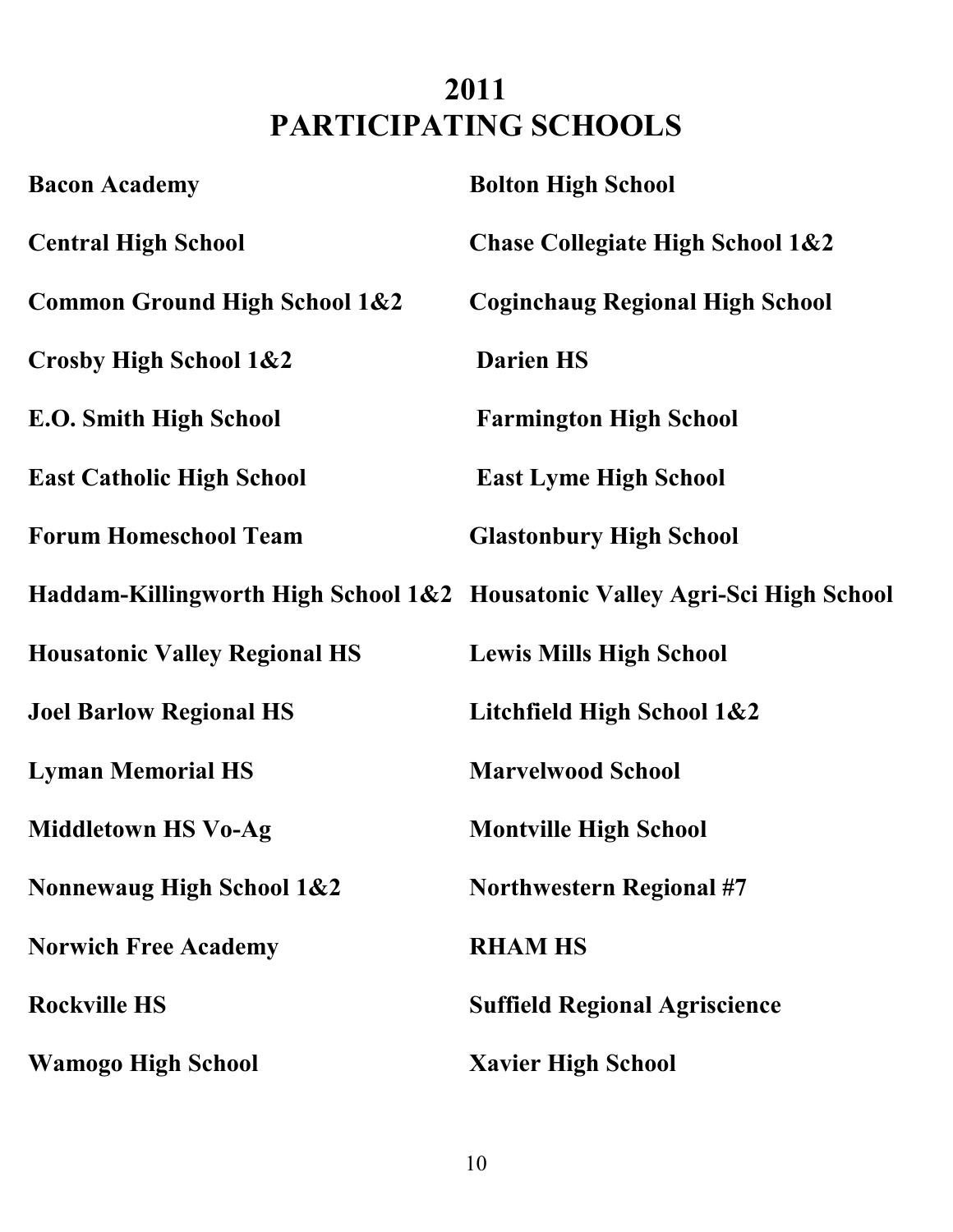### **2010-2011 Projected Budget**



CONNECTICUT ENVIROTHON

FISCAL YEAR SEPT 2010 TO AUG 2011

|                                           | <b>PROJECTED</b> |
|-------------------------------------------|------------------|
|                                           | 11               |
| <b>RECEIPTS</b>                           |                  |
| Interest                                  | \$55.00          |
| Team Registration \$50 per team           | \$1,500.00       |
| <b>Team Registration Late</b>             | \$0.00           |
| <b>Extra Team Materials</b>               | \$0.00           |
| <b>T-Shirt Sales</b>                      | \$0.00           |
| Misc. Payments                            | \$0.00           |
| Council on Soil and Water Conservation    | \$20,000.00      |
| Canon Envirothon - Diversity Grant (2008, |                  |
| 2010)                                     | \$2,897.50       |
| 20 for 20 Campaign                        | \$0.00           |
| <b>Sponsors</b>                           | \$1,875.00       |
|                                           |                  |
| <b>TOTALS</b>                             | \$26,327.50      |
|                                           | <b>BUDGETED</b>  |
|                                           | 11               |
| <b>EXPENSES</b>                           |                  |
| <b>Supplies/Educational Materials</b>     | \$1,950.00       |
| General Supplies (binders, paper, etc)    | \$375.00         |
| Soils                                     | \$165.00         |
| Aquatics                                  | \$165.00         |
| Forestry (plus \$750 Canon mini-grant     |                  |
| 2010)                                     | \$915.00         |
| Wildlife                                  | \$165.00         |
| <b>Current Issue</b>                      | \$165.00         |
| T Shirts & other merchandizing            | \$3,550.00       |
| Outreach Materials (Brochure, etc.)       | \$500.00         |
| <b>Storage Space</b>                      | \$0.00           |
| Postage                                   | \$350.00         |
| Petty Cash                                | \$0.00           |
| Awards                                    | \$700.00         |
| <b>National Dues</b>                      | \$200.00         |
| National Meeting Travel Expenses          | \$1,800.00       |
| Registration for National Event           | \$800.00         |
| <b>Team Travel to National</b>            | \$2,200.00       |
| <b>Event</b>                              | \$5,200.00       |
| Lunch                                     | \$3,900.00       |
| Breakfast, snacks                         | \$500.00         |
| Tables, chairs, tent                      | \$250.00         |
| Sound system                              | \$50.00          |
| Toilets                                   | \$200.00         |
| Site rental                               | \$250.00         |
| Miscellaneous                             | \$50.00          |
| <b>Workshops</b>                          | \$1,575.00       |
| Soils                                     | \$175.00         |
| Aquatics                                  | \$175.00         |
|                                           | \$175.00         |
| Forestry                                  |                  |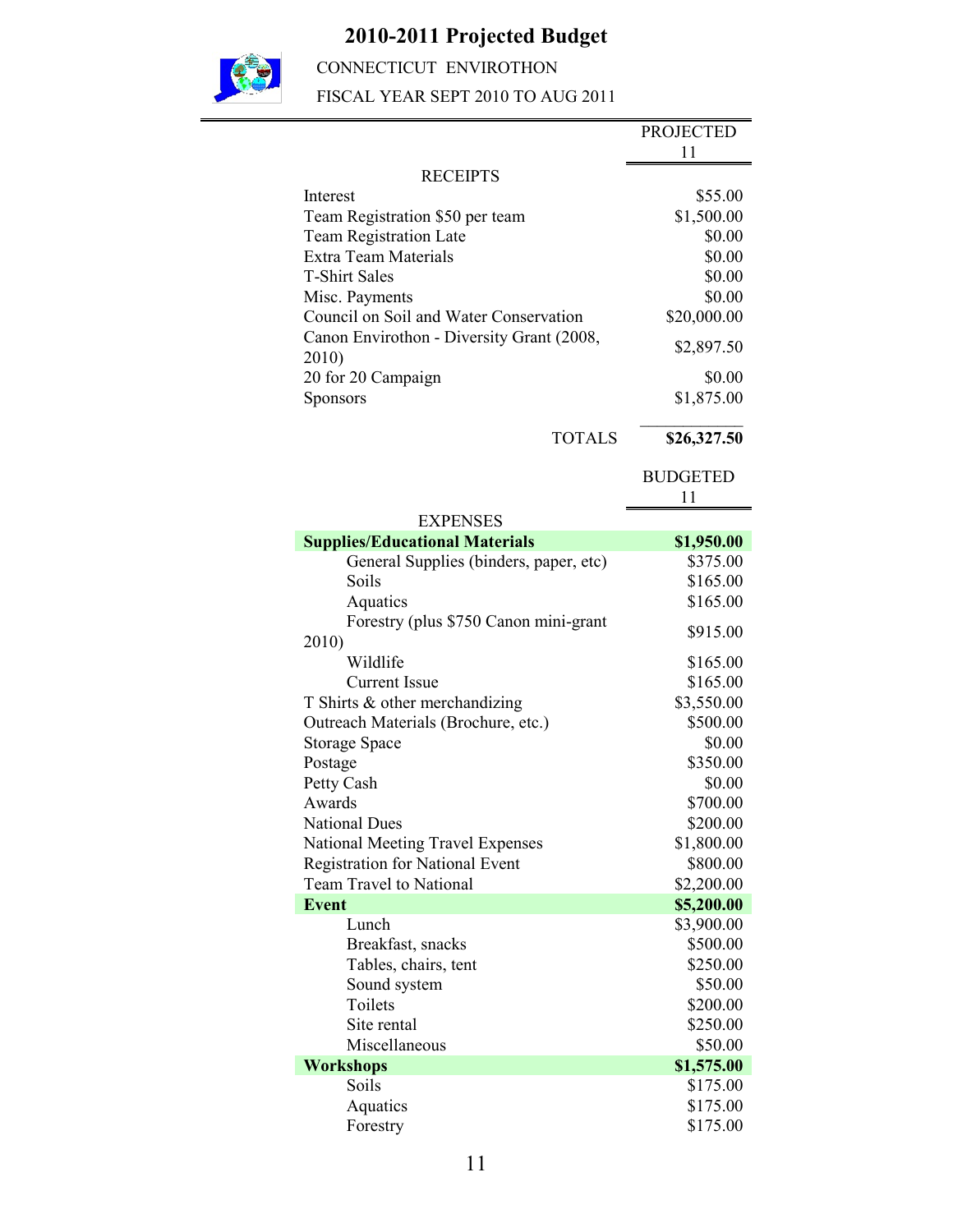| Wildlife                     | \$175.00   |
|------------------------------|------------|
| <b>Current Issue</b>         | \$175.00   |
| Map Reading                  | \$175.00   |
| <b>Teacher Orientation</b>   | \$350.00   |
| Judge's Training             | \$175.00   |
| Program Assistant            | \$3,000.00 |
| Program Director             | \$0.00     |
| Web Site/Internet Service    | \$905.00   |
| Mileage                      | \$200.00   |
| <b>Instate Meetings</b>      | \$500.00   |
| 20 for 20 Campaign           | \$0.00     |
| <b>Canon Diversity Grant</b> | \$2,897.50 |
|                              |            |

TOTALS **\$26,327.50**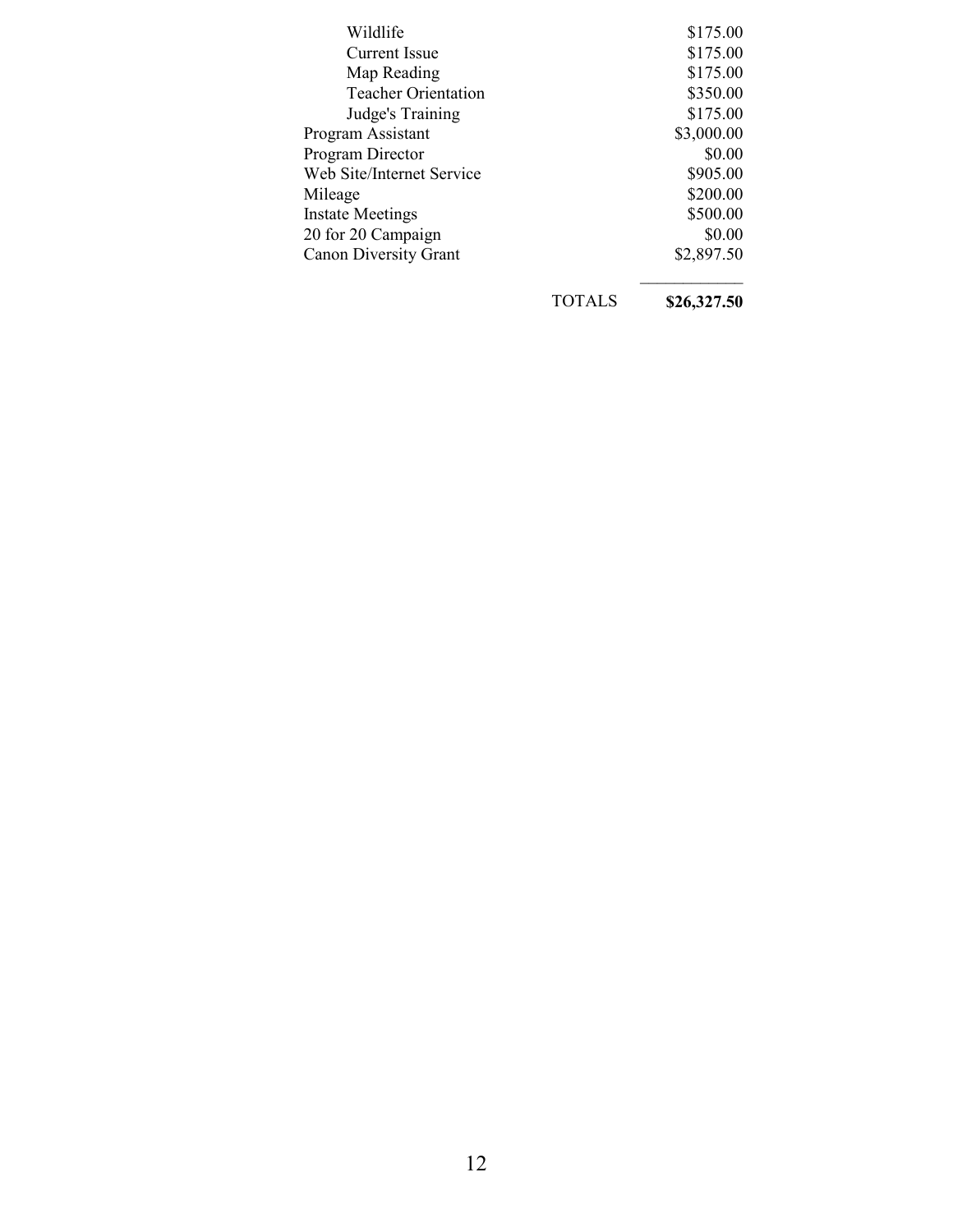

#### **Actual 2010-2011 Financial Report**

CONNECTICUT ENVIROTHON FISCAL YEAR SEPT 2010 TO AUG 2011

| <b>BEGINNING</b><br><b>ENDING</b>         | \$30,382.09<br>\$35,507.09  | $1-Sep-2010$<br>17-Aug-2011 |
|-------------------------------------------|-----------------------------|-----------------------------|
|                                           | YEAR TO DATE                |                             |
| <b>RECEIPTS</b>                           |                             |                             |
| Interest                                  | \$76.83                     |                             |
| Team Registration \$50 per team           | \$1,850.00                  |                             |
| <b>Team Registration Late</b>             | \$50.00                     |                             |
| <b>Extra Team Materials</b>               | \$0.00                      |                             |
| <b>T-Shirt Sales</b>                      | \$0.00                      |                             |
| Misc. Payments                            | \$108.00                    |                             |
| Council on Soil and Water Conservation    | \$20,000.00                 |                             |
| Canon Envirothon - Diversity Grant (2008, | \$2,000.00                  |                             |
| 2010)                                     |                             |                             |
| 20 for 20 Campaign                        | \$470.00                    |                             |
| Sponsors                                  | \$3,500.00                  |                             |
|                                           |                             |                             |
| <b>TOTALS</b>                             | \$28,054.83<br>YEAR TO DATE |                             |
| <b>EXPENSES</b>                           |                             |                             |
| <b>Supplies/Educational Materials</b>     | \$2,609.63                  |                             |
| General Supplies (binders, paper, etc)    | \$576.53                    |                             |
| Soils                                     | \$0.00                      |                             |
| Aquatics                                  | \$202.10                    |                             |
| Forestry (plus \$750 Canon mini-grant     |                             |                             |
| 2010)                                     | \$841.00                    |                             |
| Wildlife                                  | \$0.00                      |                             |
| <b>Current Issue</b>                      | \$990.00                    |                             |
| T Shirts & other merchandizing            | \$3,927.00                  |                             |
| Outreach Materials (Brochure, etc.)       | \$910.00                    |                             |
| <b>Storage Space</b>                      | \$0.00                      |                             |
| Postage                                   | \$0.00                      |                             |
| Petty Cash                                | \$0.00                      |                             |
| Awards                                    | \$0.00                      |                             |
| <b>National Dues</b>                      | \$200.00                    |                             |
| <b>National Meeting Travel Expenses</b>   | \$1,541.75                  |                             |
| <b>Registration for National Event</b>    | \$800.00                    |                             |
| <b>Team Travel to National</b>            | \$2,200.00                  |                             |
| <b>Event</b>                              | \$5,019.99                  |                             |
| Lunch                                     | \$4,532.50                  |                             |
| Breakfast, snacks                         | \$454.15                    |                             |
| Tables, chairs, tent                      | \$0.00                      |                             |
| Sound system                              | \$0.00                      |                             |
| Toilets                                   | \$0.00                      |                             |
| Site rental                               | \$0.00                      |                             |
| Miscellaneous                             | \$33.34                     |                             |
| <b>Workshops</b>                          | \$1,237.26                  |                             |
| Soils                                     | \$164.56                    |                             |